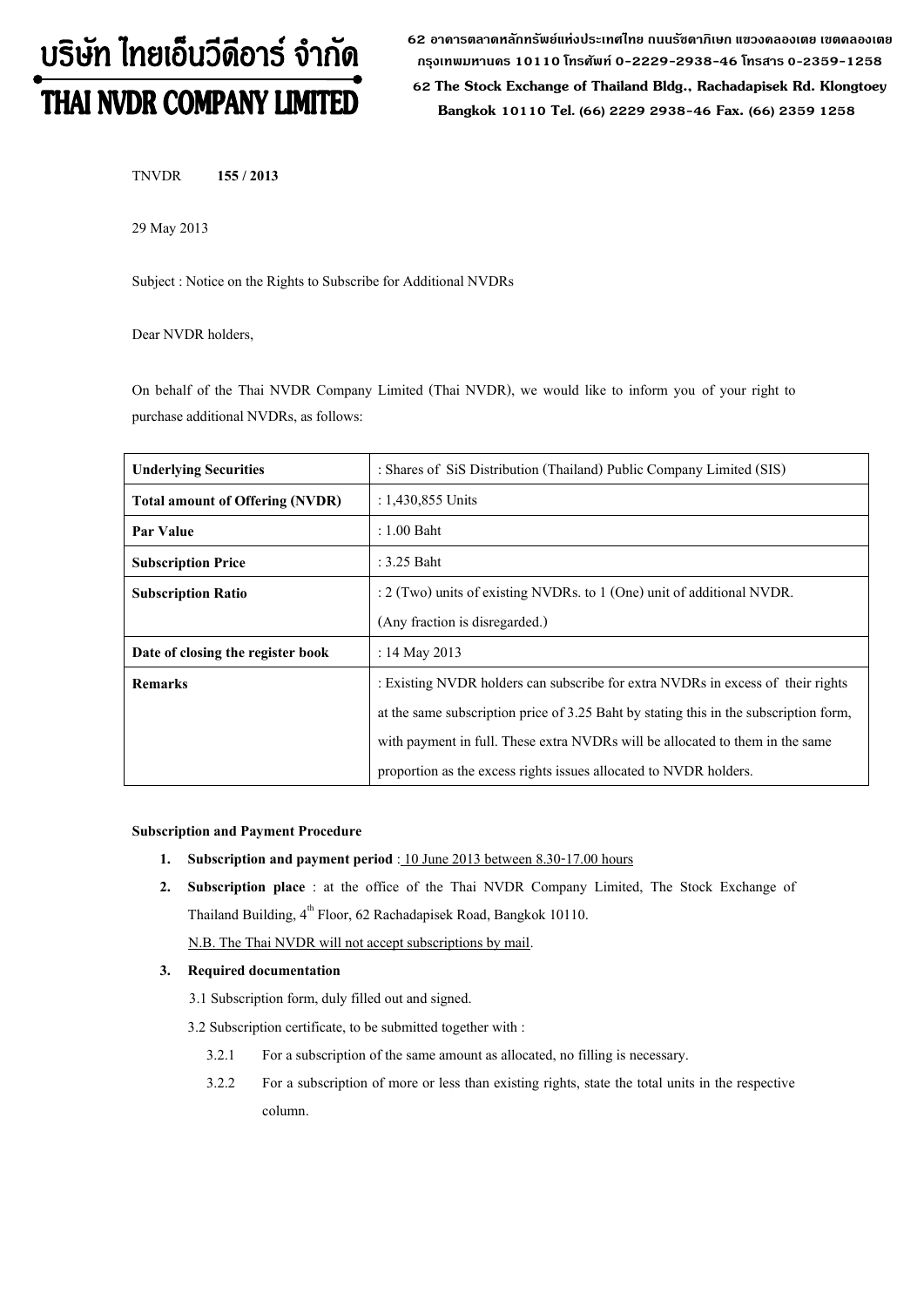#### **4. Payment**

**Subscription for full entitlement or less than or excess the entitlement**, please make payment by one check or one cashier check which is collectable through clearing house in Bangkok. The check or cashier check shall be dated from 10 June2013. Indicate the subscription date and make it payable to *"SiS* 

### *Distribution (Thailand) Public Company Limited".*

- **5.** If NVDR holders fail to exercise their rights or make a payment within the allotted time schedule, or the check or cashier check is not honored, it shall be deemed that such NVDR holders do not wish to exercise their subscription rights. Thai NVDR shall thus regard the subscription as being void.
- **6.** Refund for unallotted NVDRs.

If the excess rights NVDRs were not allotted in full because the number of NVDRs subscribed for were more than the number or remaining units of NVDRs, the Thai NVDR will make a refund (without interest) to the NVDR holders by check for the unallotted NVDRs and send it by registered mail to the address that appears on the Share Register Book on the date of closing the book, within 7 business days after the Thai NVDR has received the refund from the underlying company.

Should you need any further information, please do not hesitate to contact Thai NVDR Company Limited at 02-229-2800 Ext. 2938-46.

Sincerely yours, Thai NVDR Company Limited

Pichay Chanding

(Pichaya Chomchaiya) Head Depository Department The Stock Exchange of Thailand

Enclosure : 1. Subscription Form for NVDR Right Issues 2. Subscription Certificate